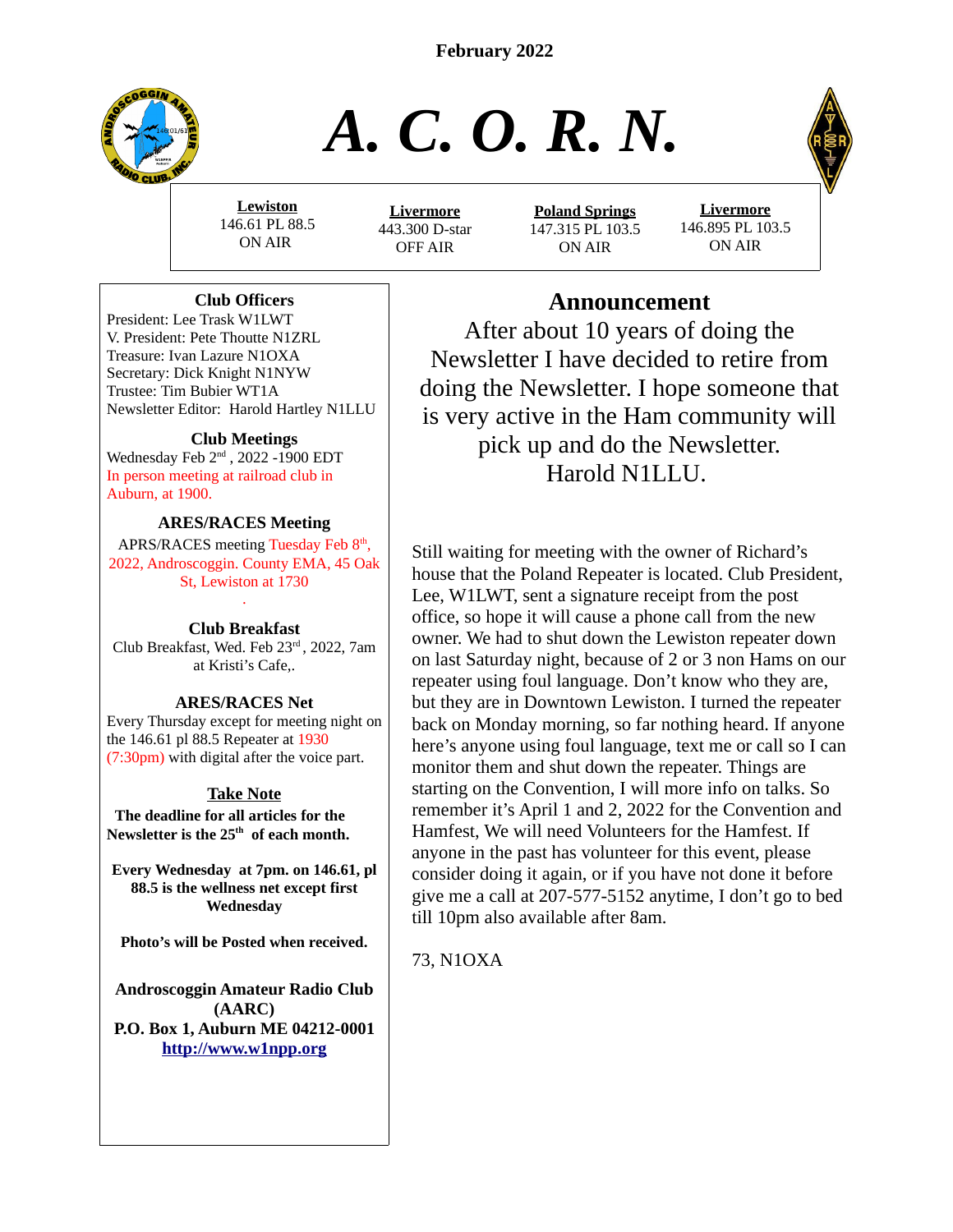#### **Secretary's Report**

 The Androscoggin Amateur Radio Club held a meeting Wednesday January 5, 2022 at the Great Falls Model Train Club in Auburn Maine. In attendance: n1wfo, w1lwt, n1oxa, n1nyw and a new member Ron from Canton who is looking forward to taking he test on February 12 at the hamfest.

 The meeting was called to order at 7:01 pm by President Lee Trask who banged the gavel good and loud. Ivan read the Treasurers report that was approved. Next the Secretarys' report was discussed and approved.

 The Poland repeater status was discussed, no word from the new owner of the property yet. The discussion led to the decision that we need to look for another location.

 Ivan is planning to talk with Misty from the Ramada January 6 to see if the convention date is still go and discussion of possible Covid restrictions for the convention and hamfest.

 The "Twin City Radio Club" was the first name of this club that now has the record for the longest private club, over one hundred years. We are researching when the name was changed.

 Non profits are beginning to look for volunteers for events like the Trek Across Maine, lets hope Covid goes away.

 Members talked to our newest member Ron and told stories about how we got into the radio hobby and the fun we have had over the years. Good luck on your test Ron.

The meeting was adjourned at 8:25.

Respectfully submitted,

Dick Knight n1nyw Secretary